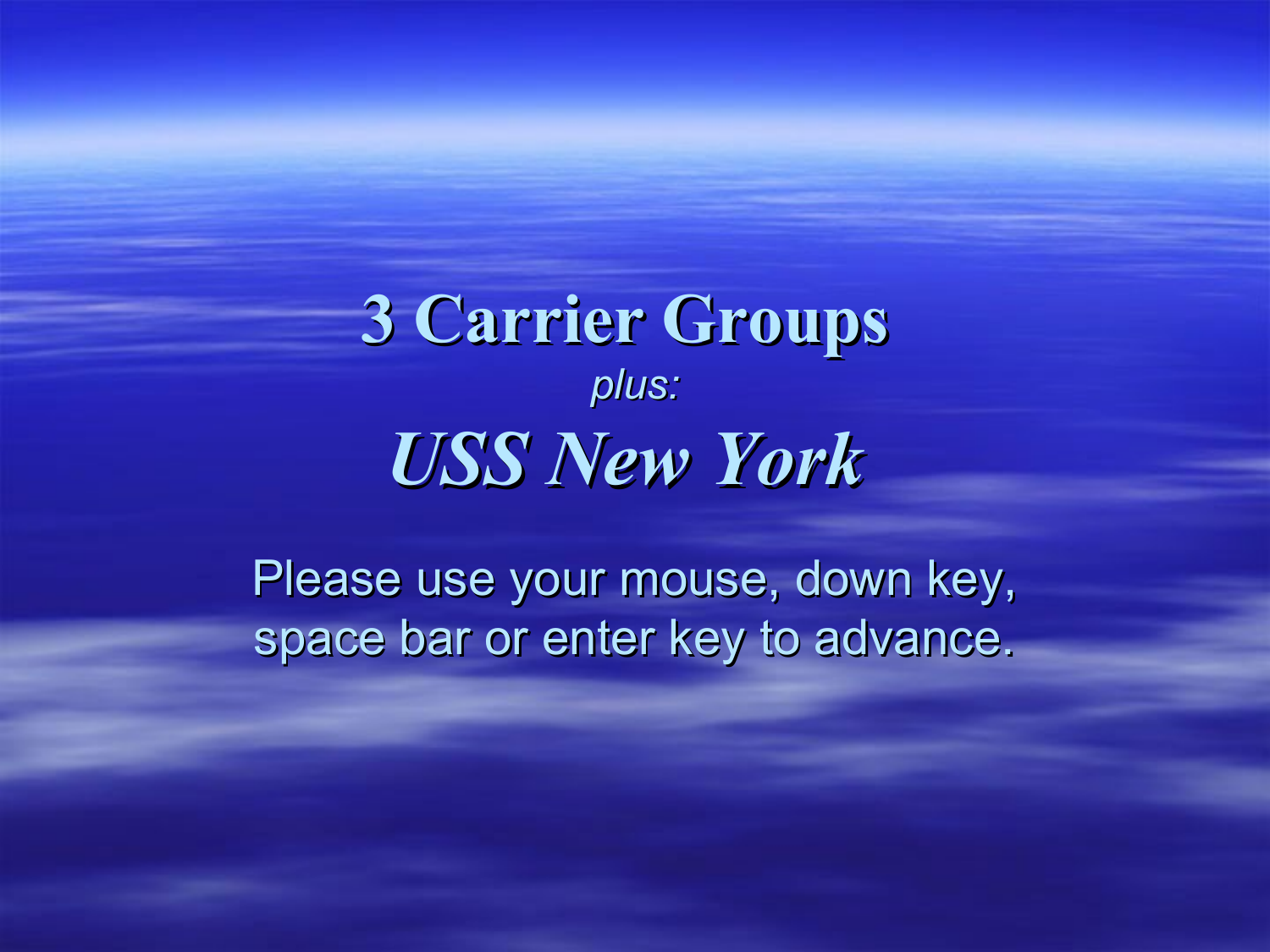**Those of you who were in the service or like boats, ships and planes will appreciate this. 3 carriers and the new fighter jet. The specs are awesome. Talk about whip lash.**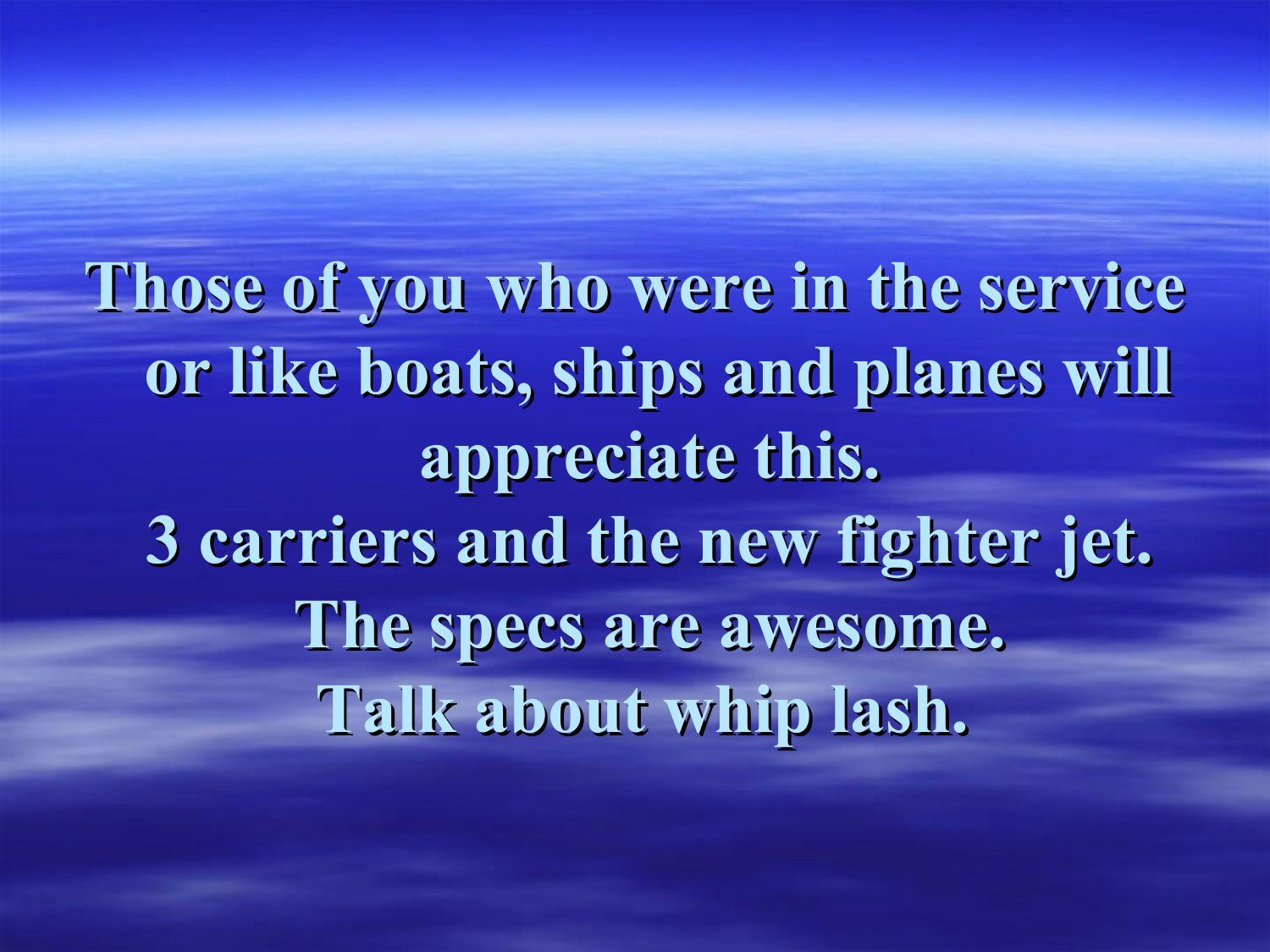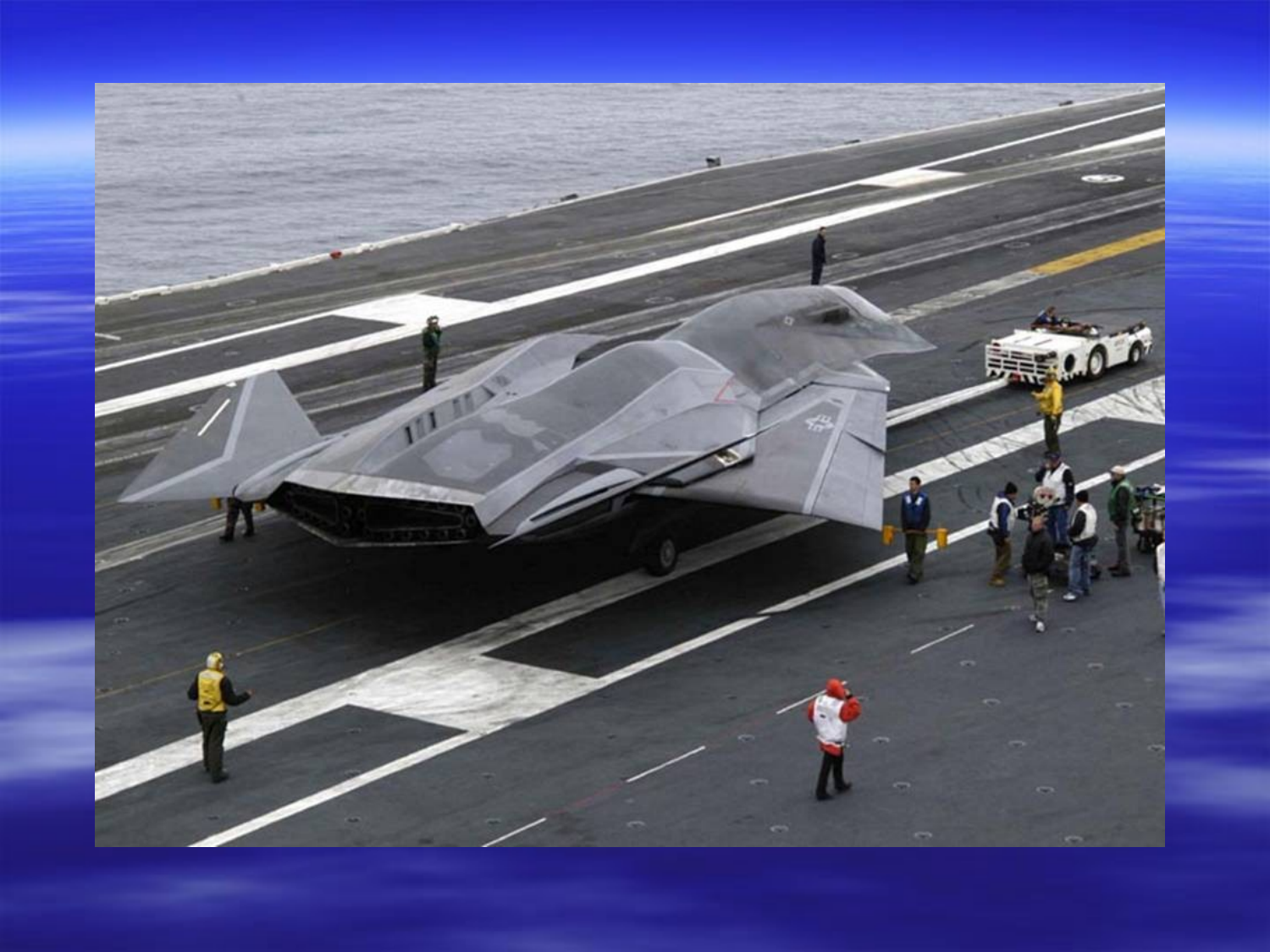*The plane in these pictures is still officially the 'Air Vehicle Number 1', a prototype, on board the USS George Washington CVN-73 for catapult fit checks. Not exactly still Top Secret but certainly not yet made public.*

*It will be known as the F/A-37. Although specs are classified, it is believed to be Mach 3.5 (top speed in the Mach 4 range) super-cruise stealth fighter/bomber/interceptor with approximately a 4,000nm range. Awesome!*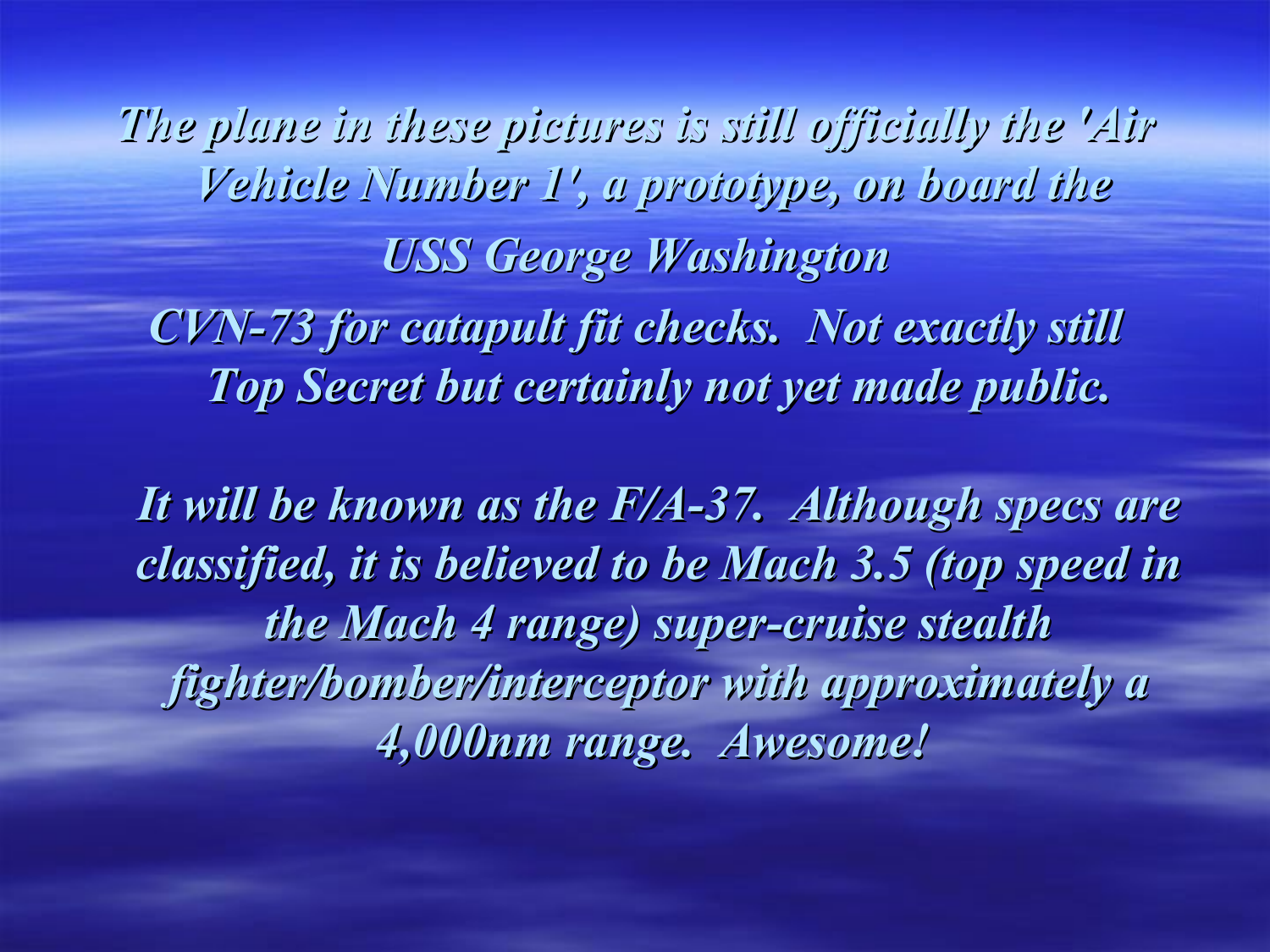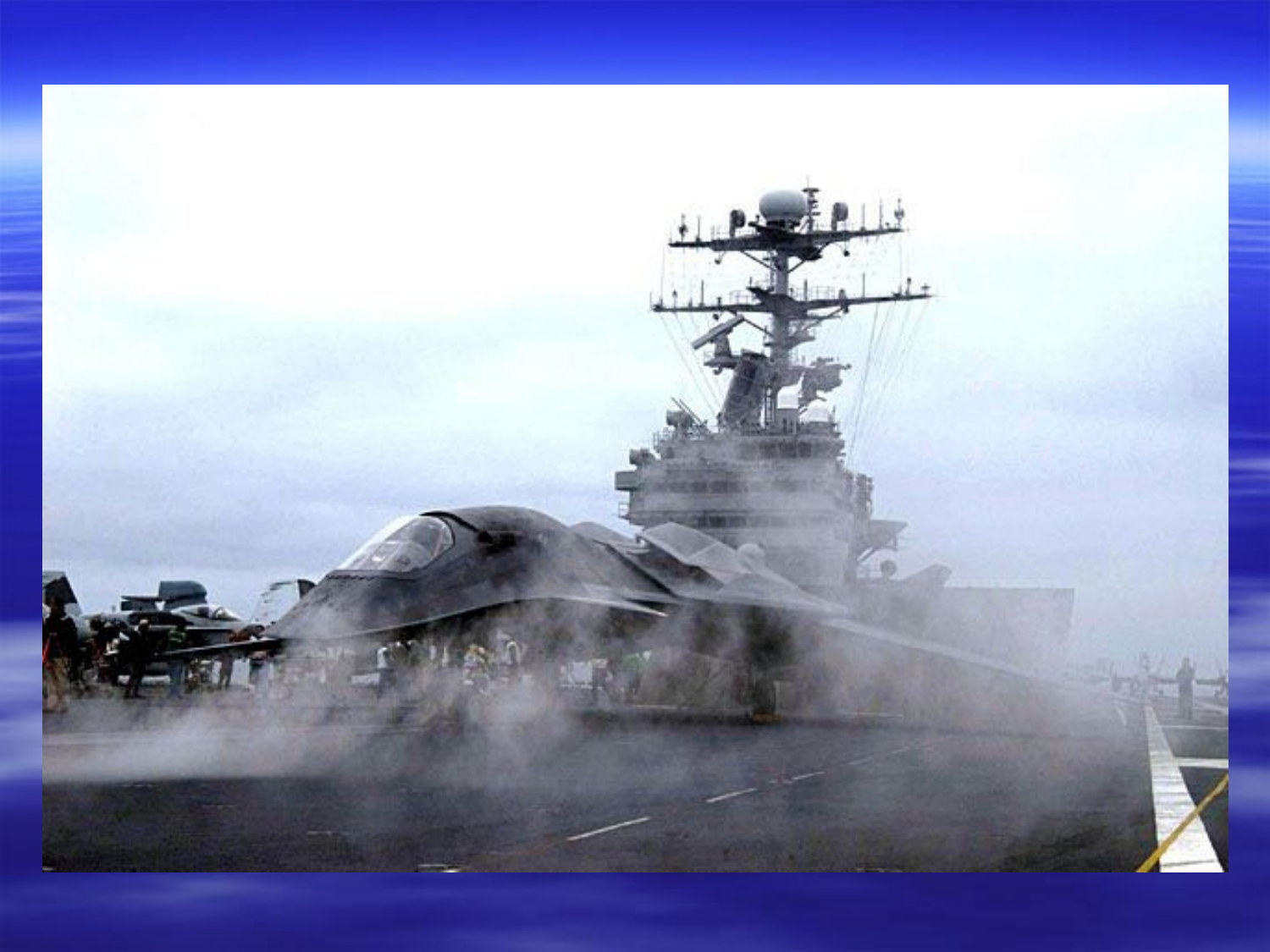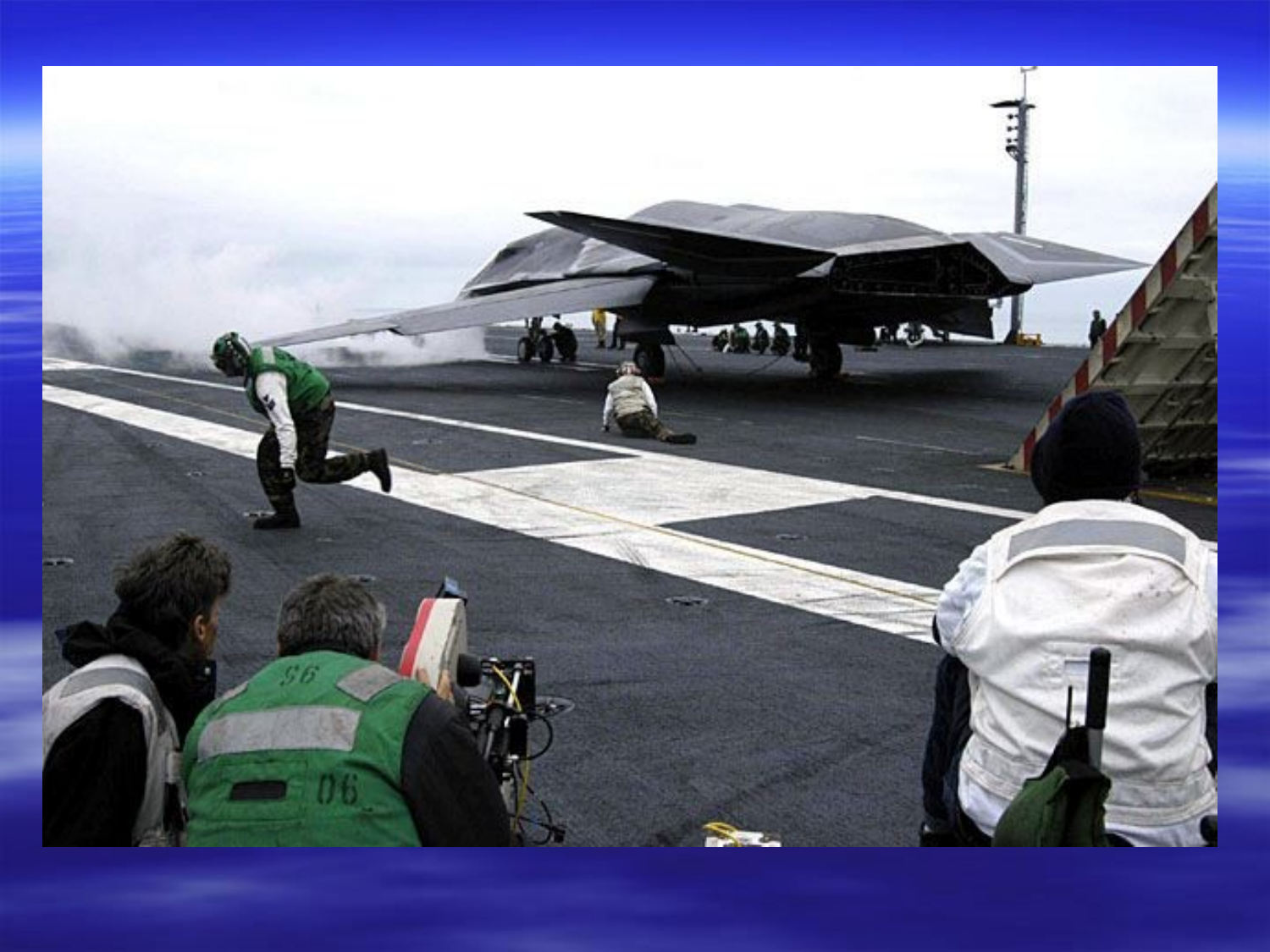*Check out the Navy test pilot in the cockpit of the F/A-37... LT Kara Wade.*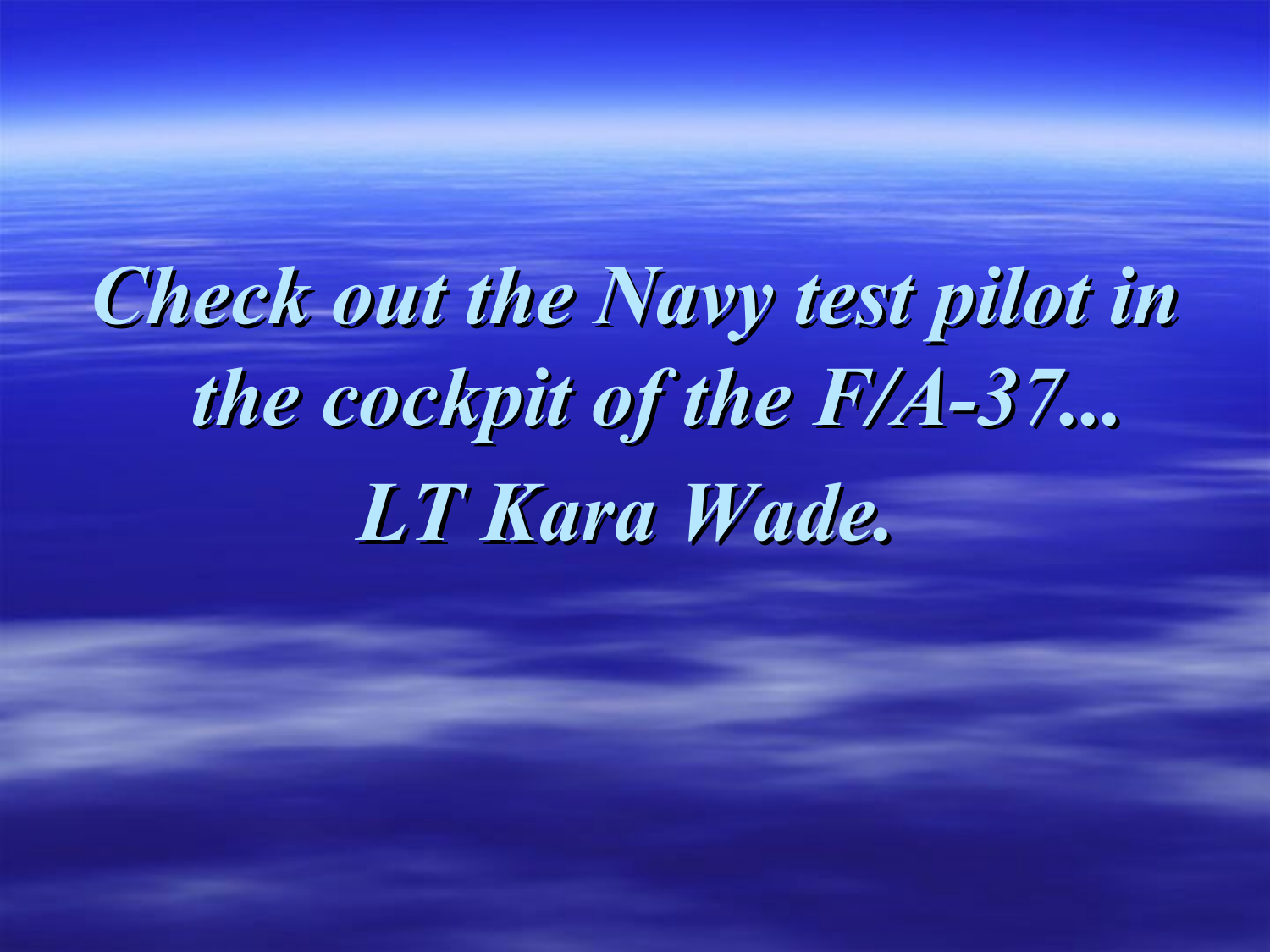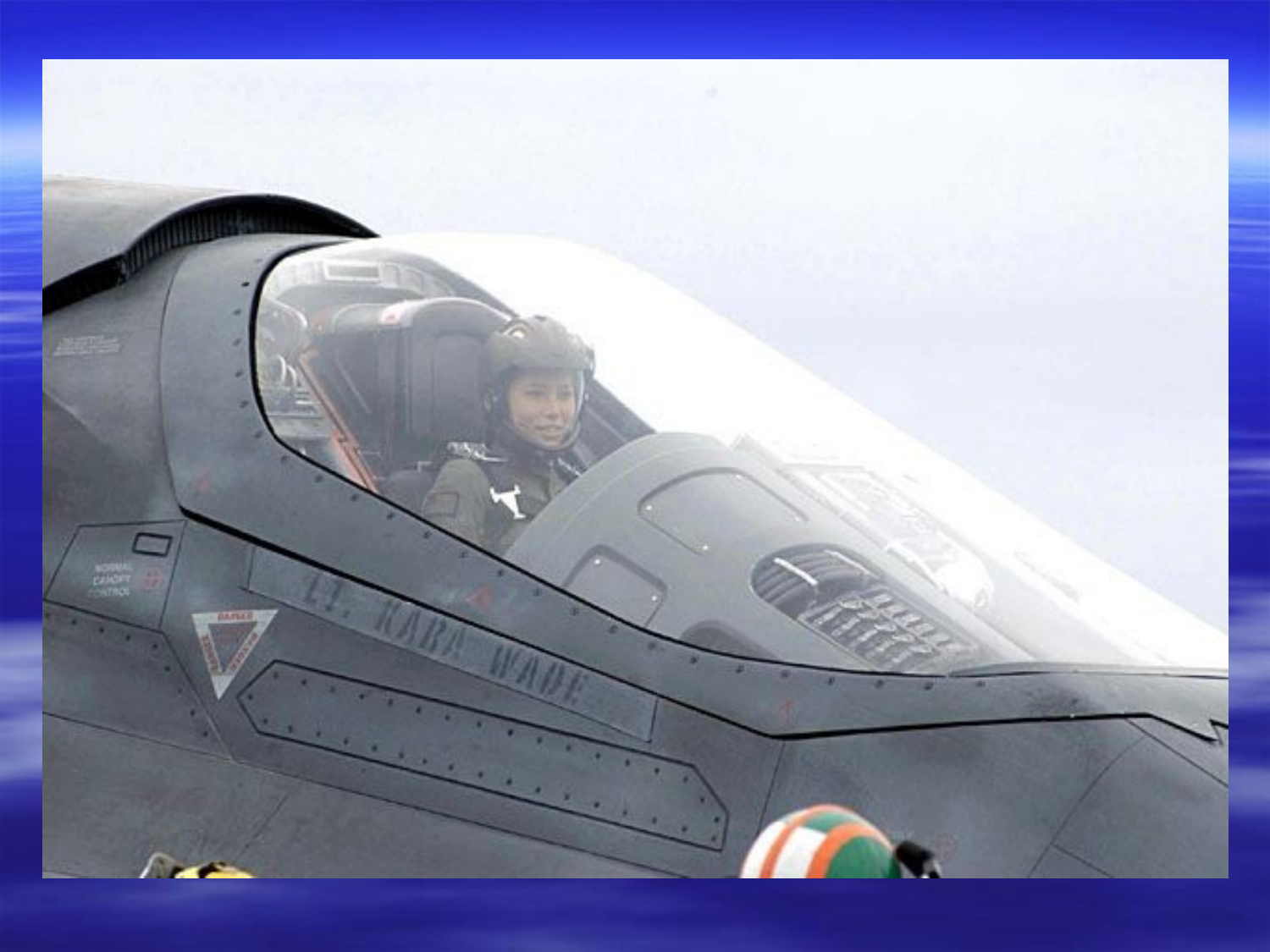*For the first time in over 20 some odd years, three carrier strike groups got together in formation for a great photo op.* 

*From top to bottom are the aircraft carriers, ABRAHAM LINCOLN, KITTY HAWK and RONALD REAGAN.*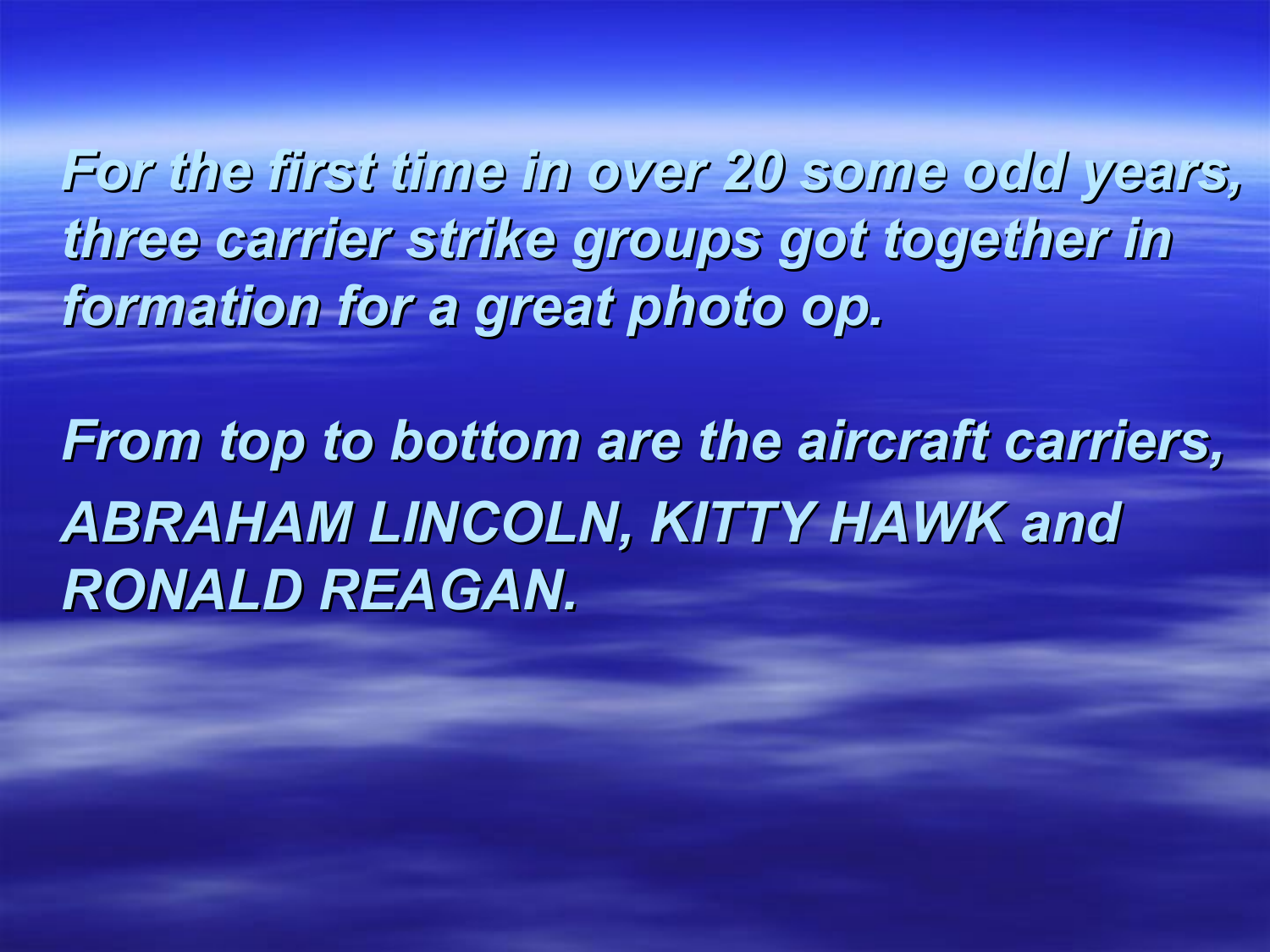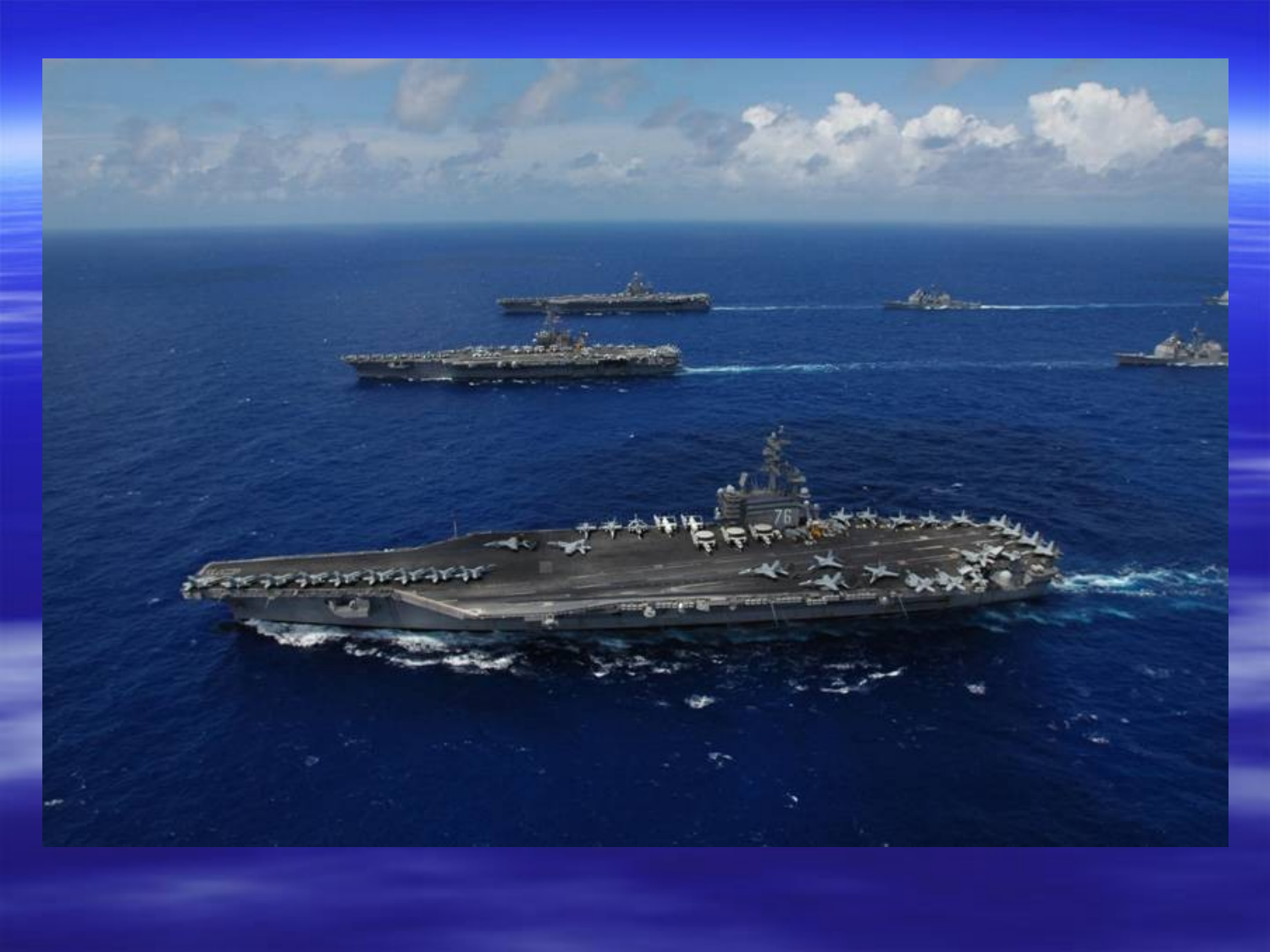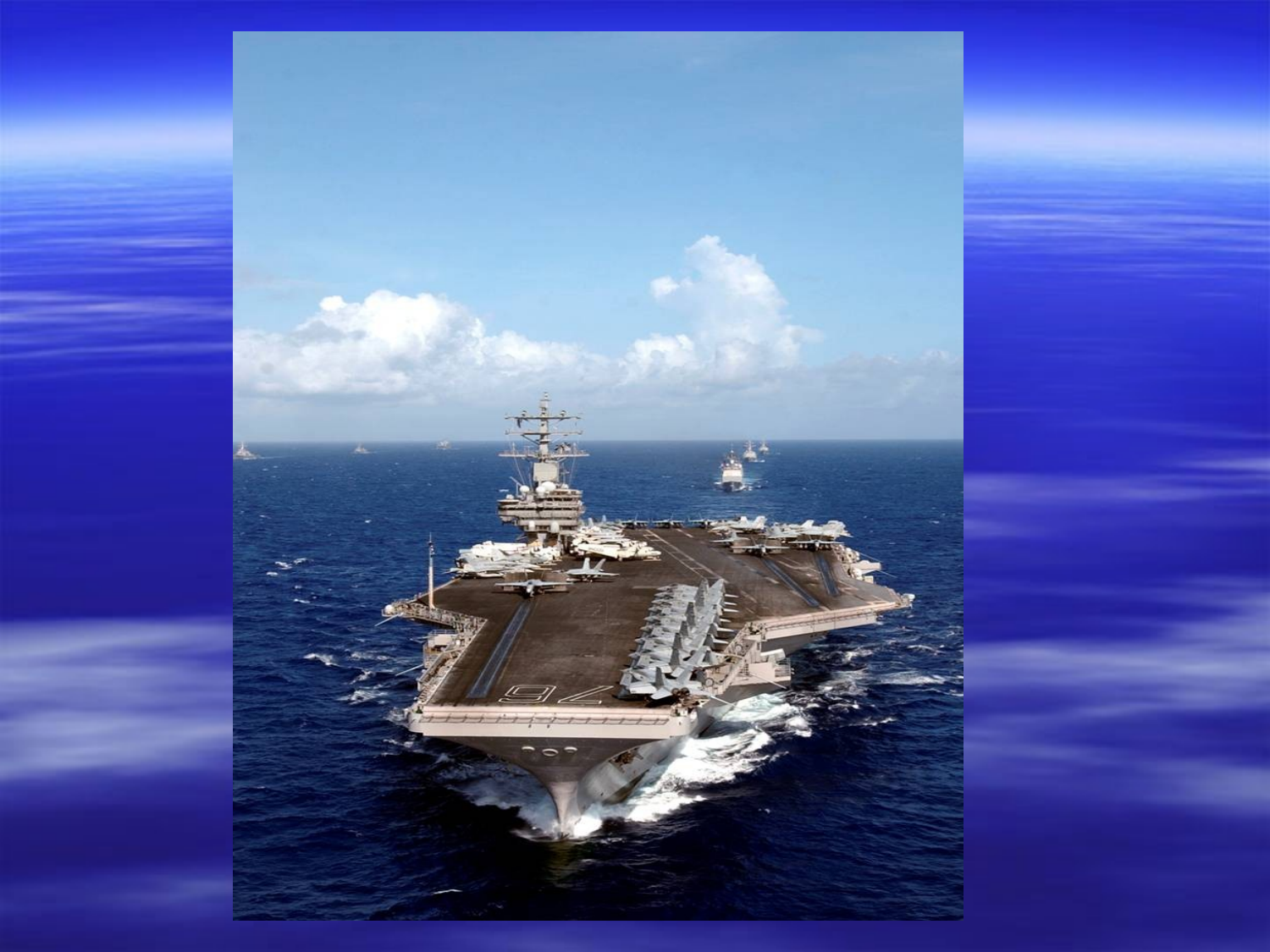*We even had Air Force planes fly-over, with a B-2 Stealth Bomber. The only warships not seen in the photos are the 4 nuclear powered submarines standing guard*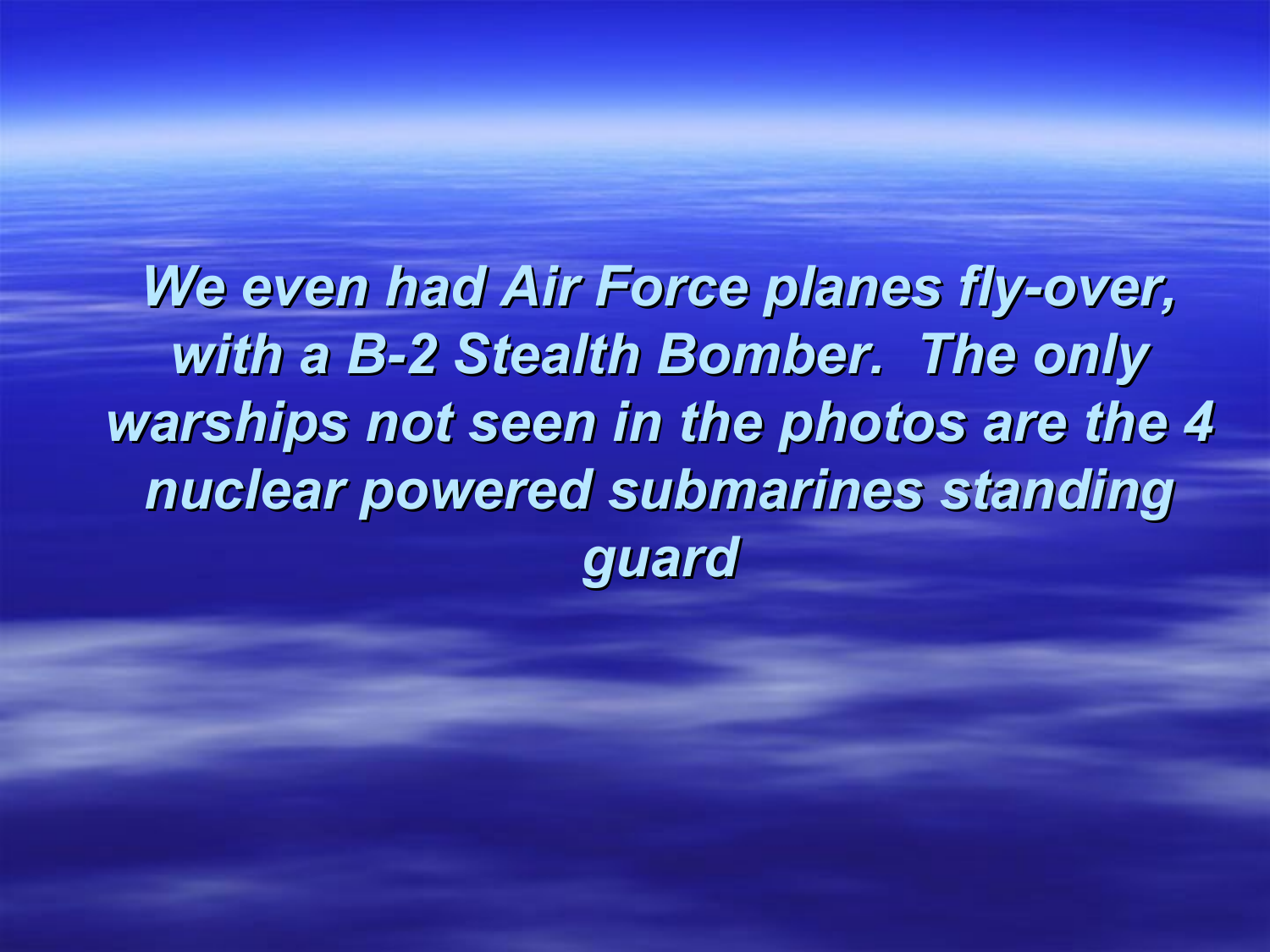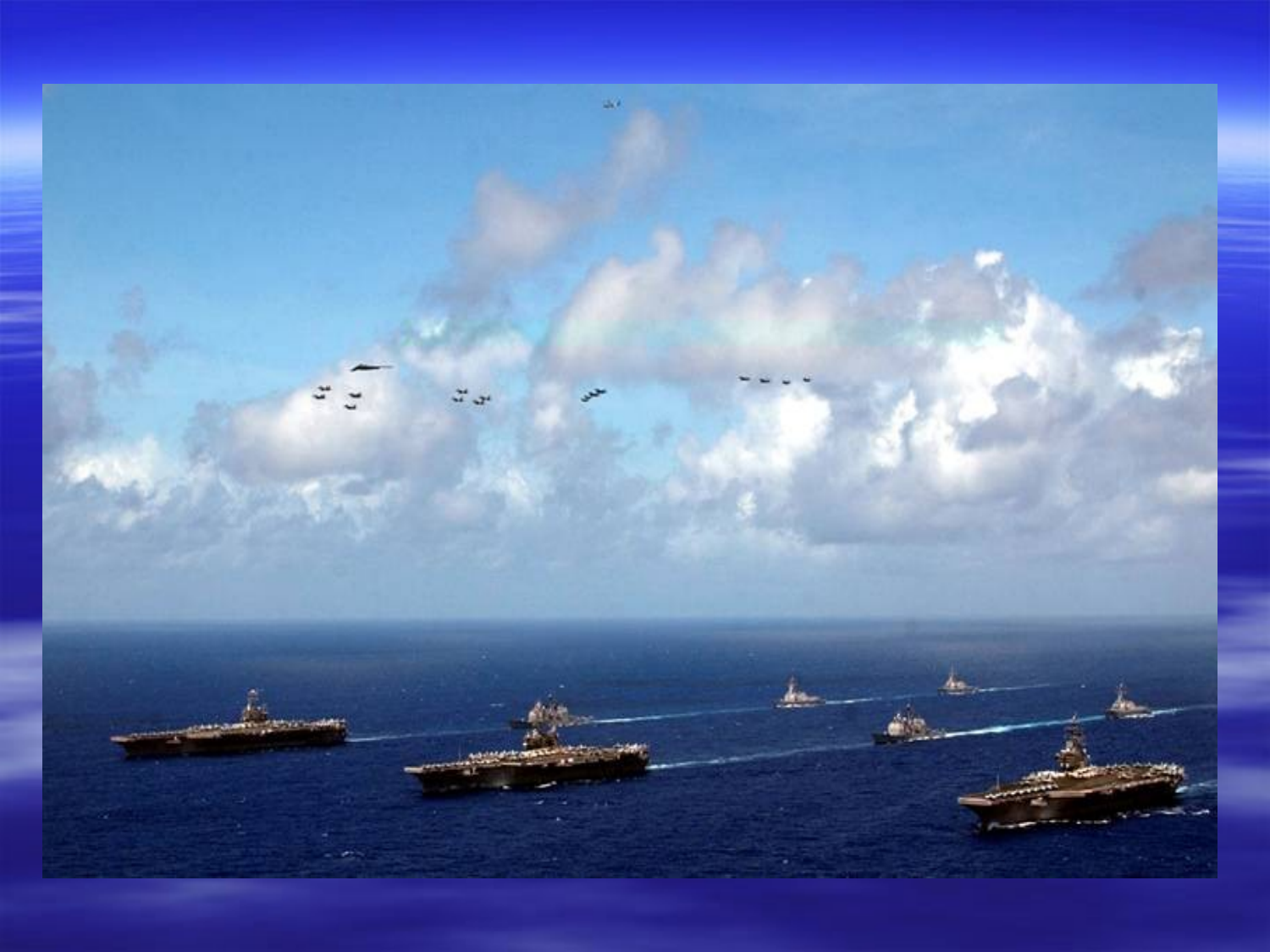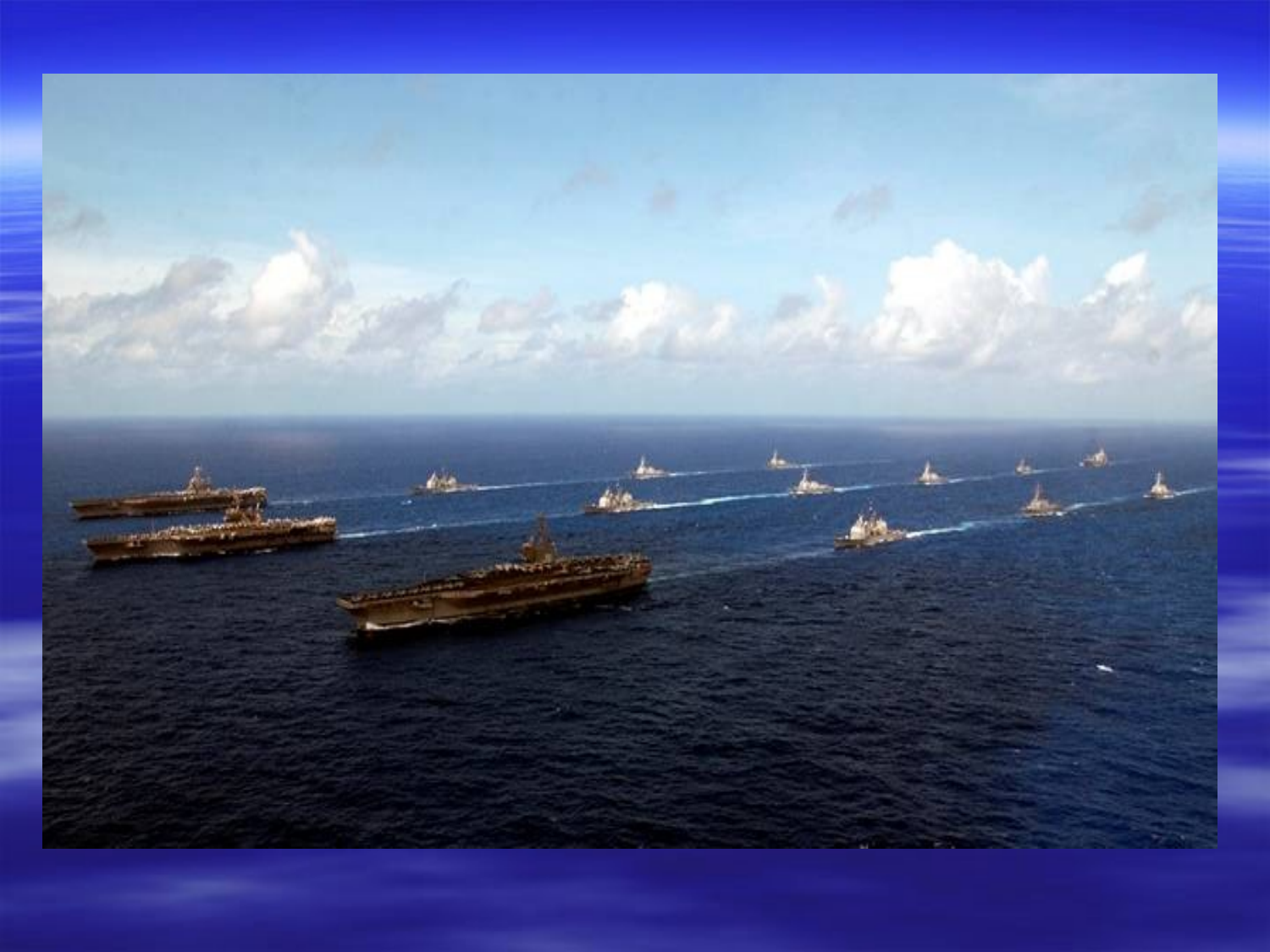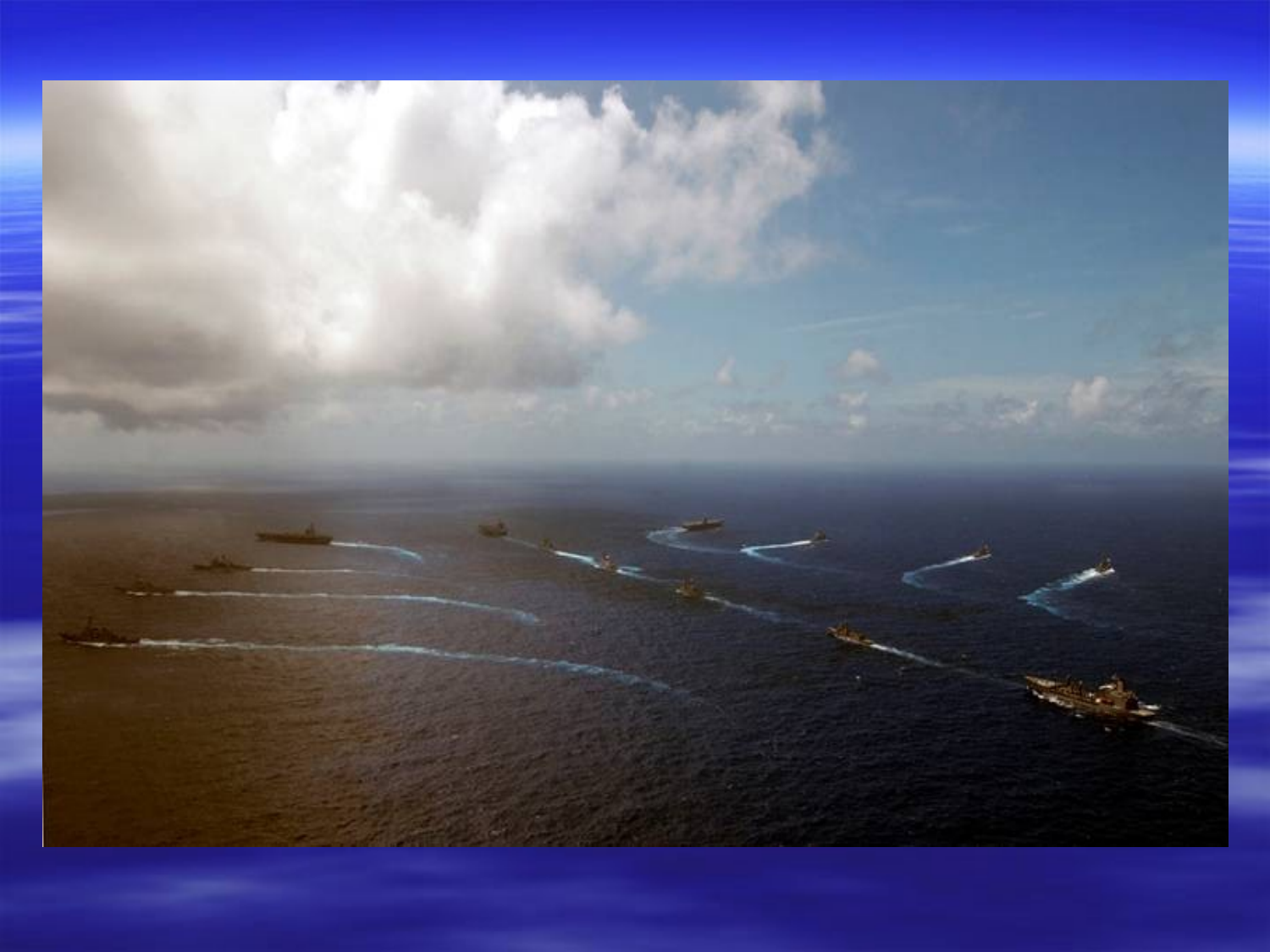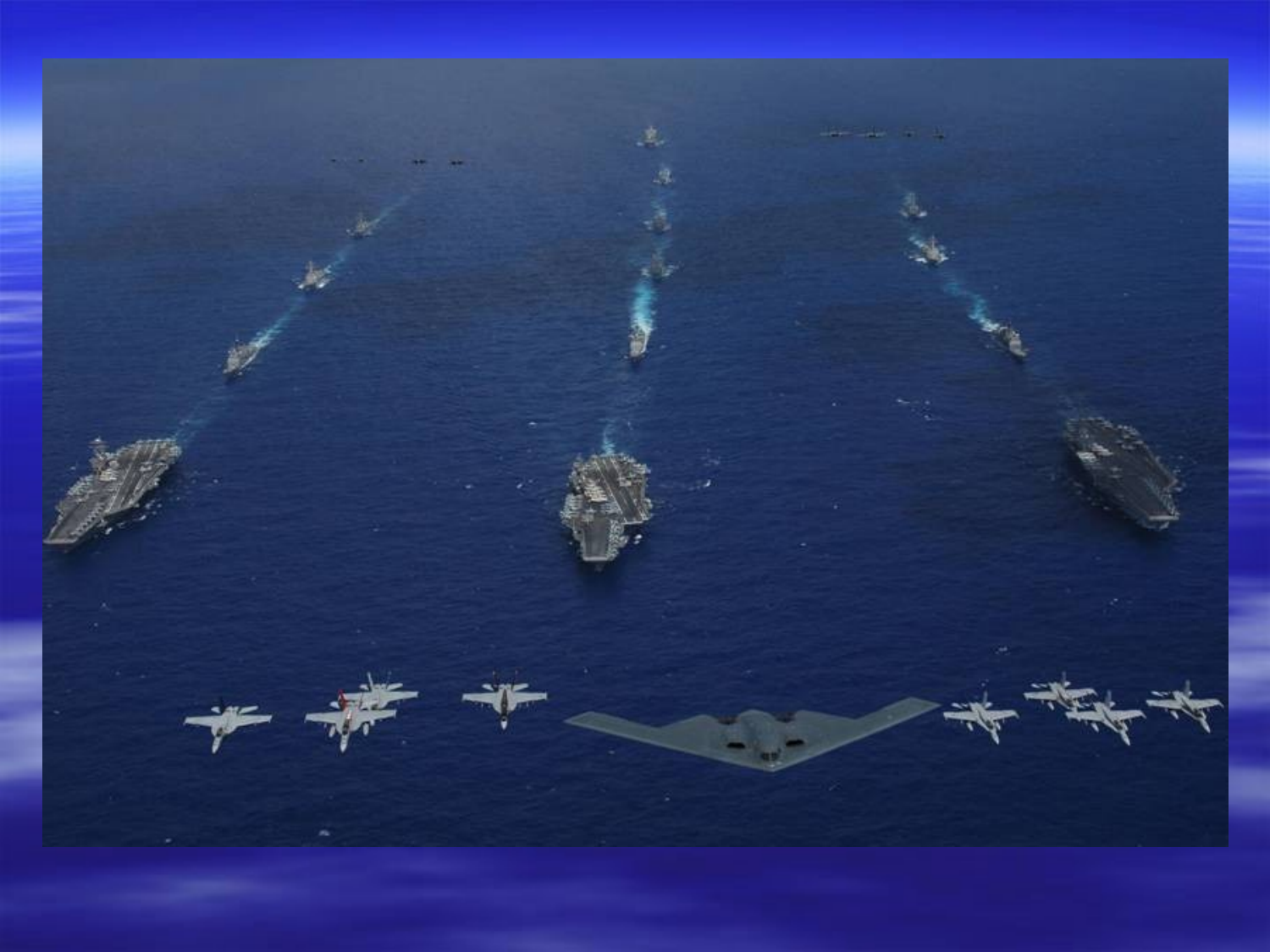## **AND NOW:**

## *GREAT NEW PHOTOS!*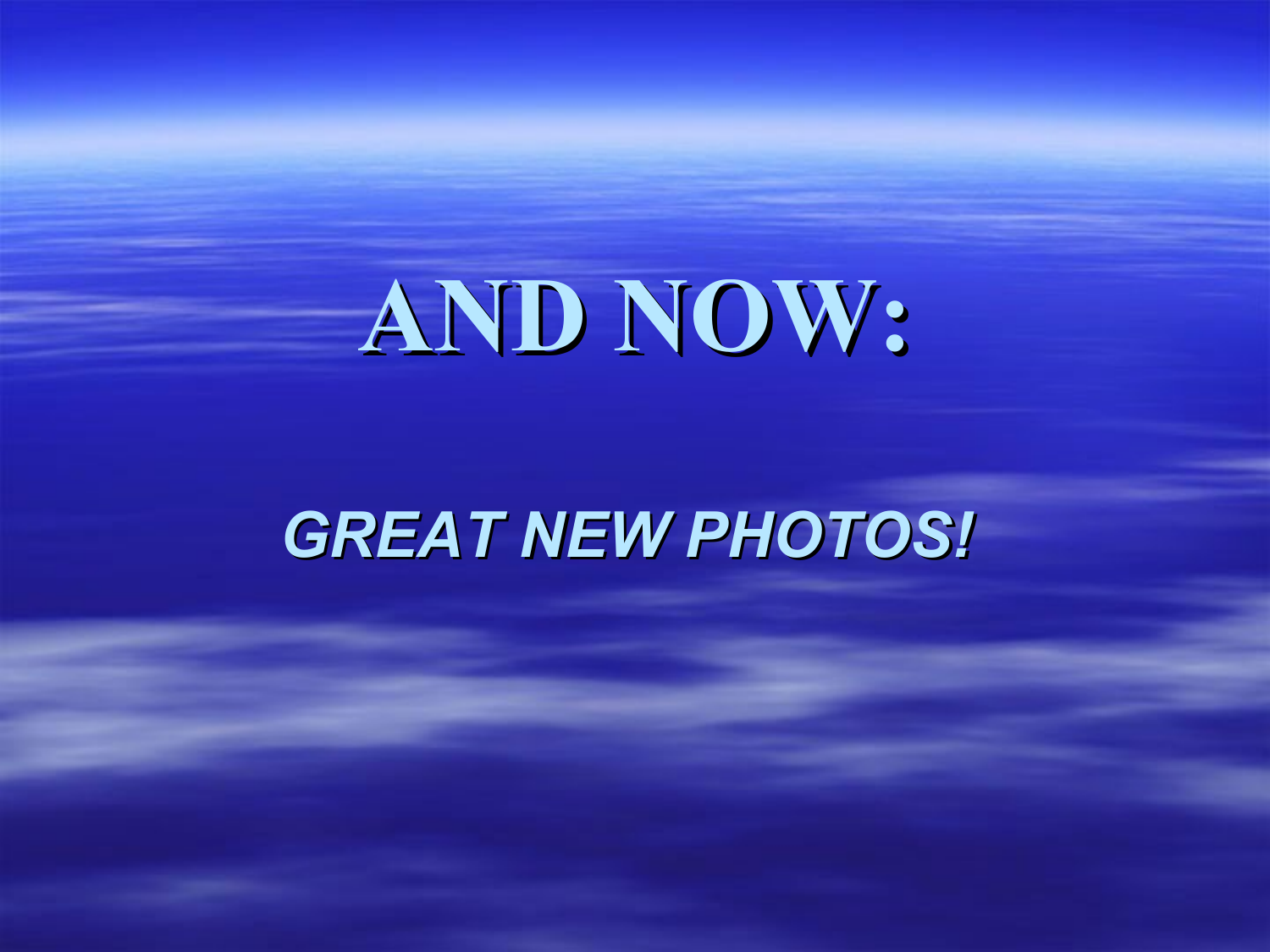## *Here SHE is!*  *Notice the twin towers on top.*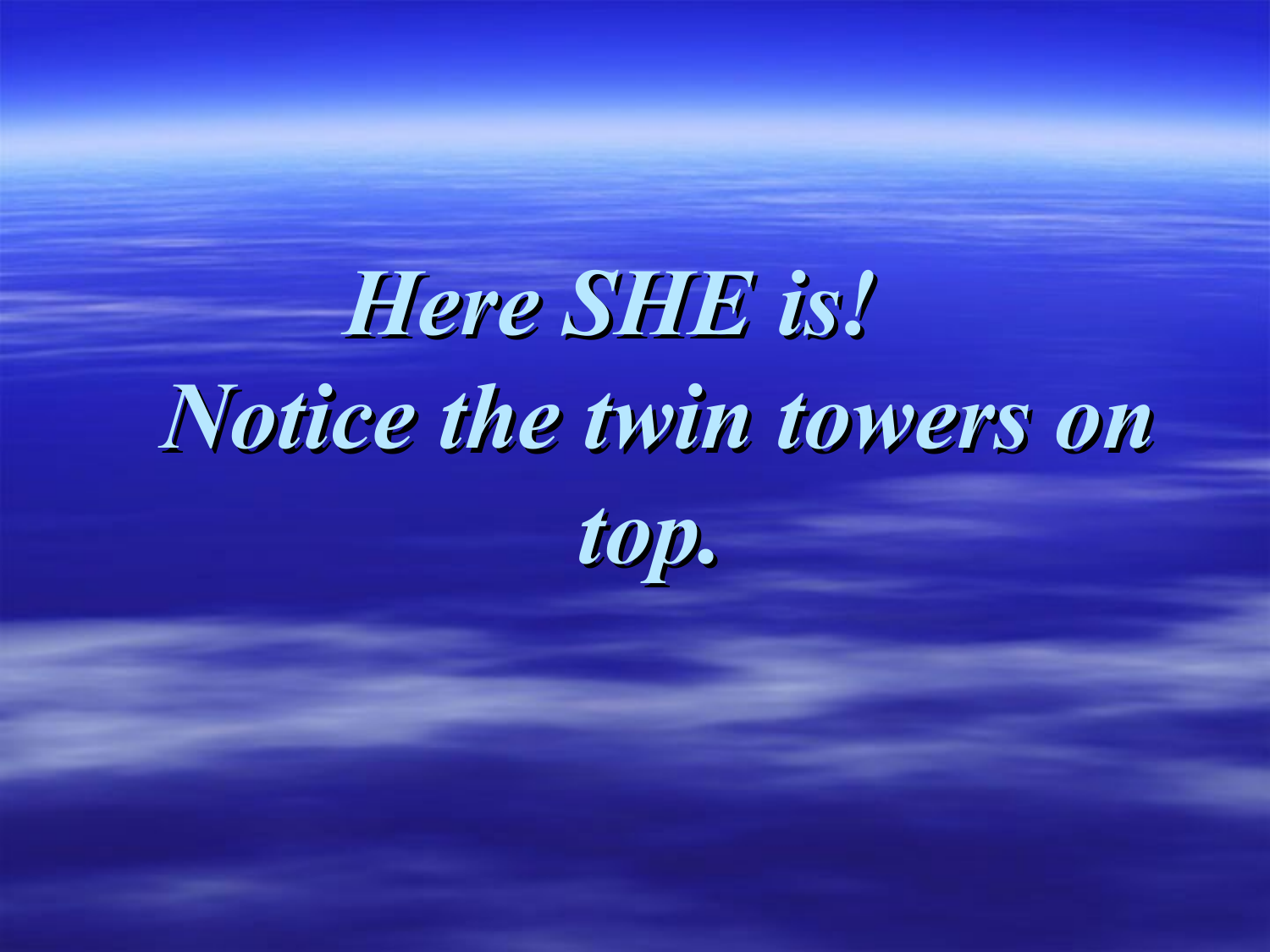![](_page_18_Picture_0.jpeg)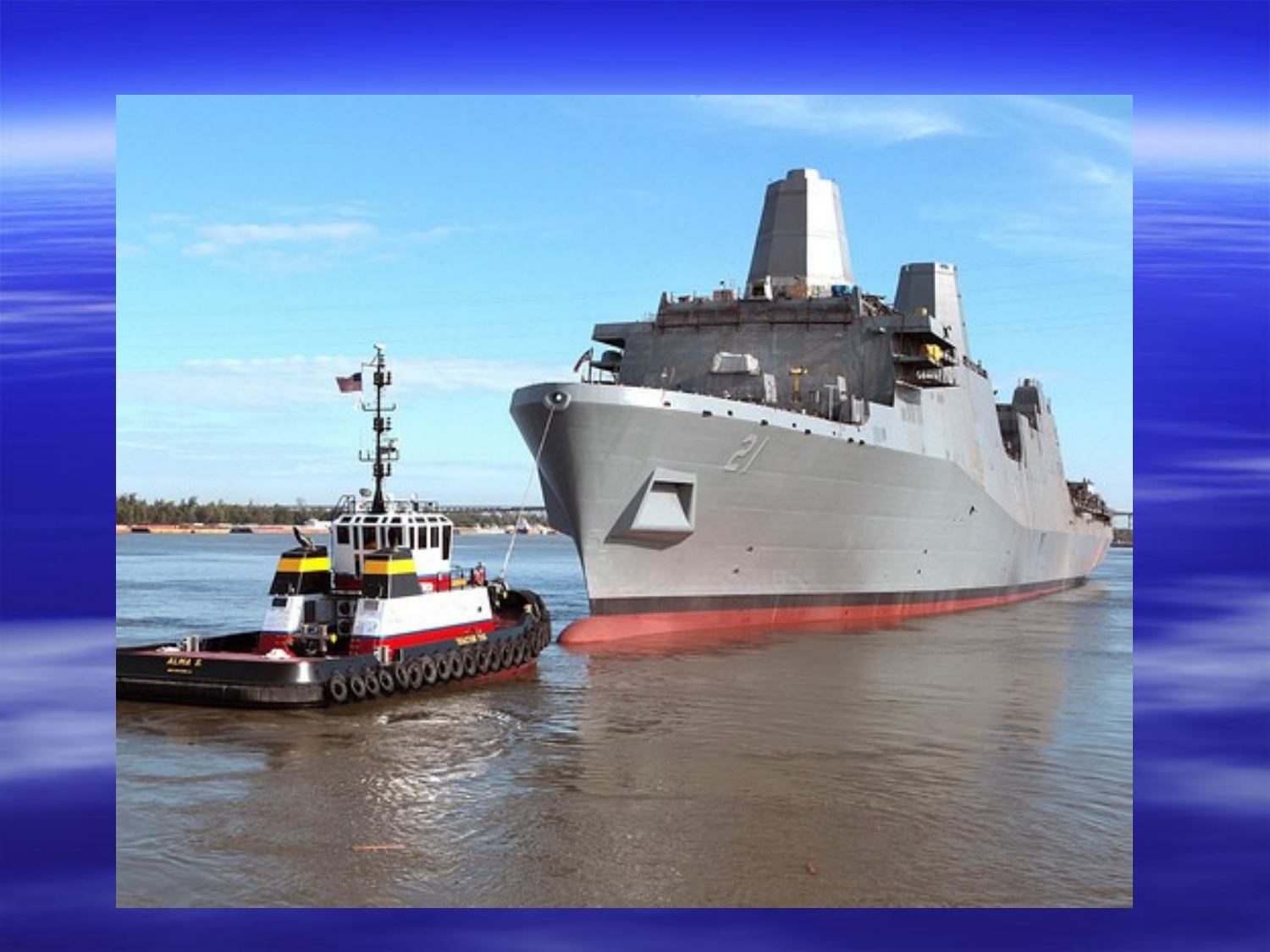![](_page_19_Picture_0.jpeg)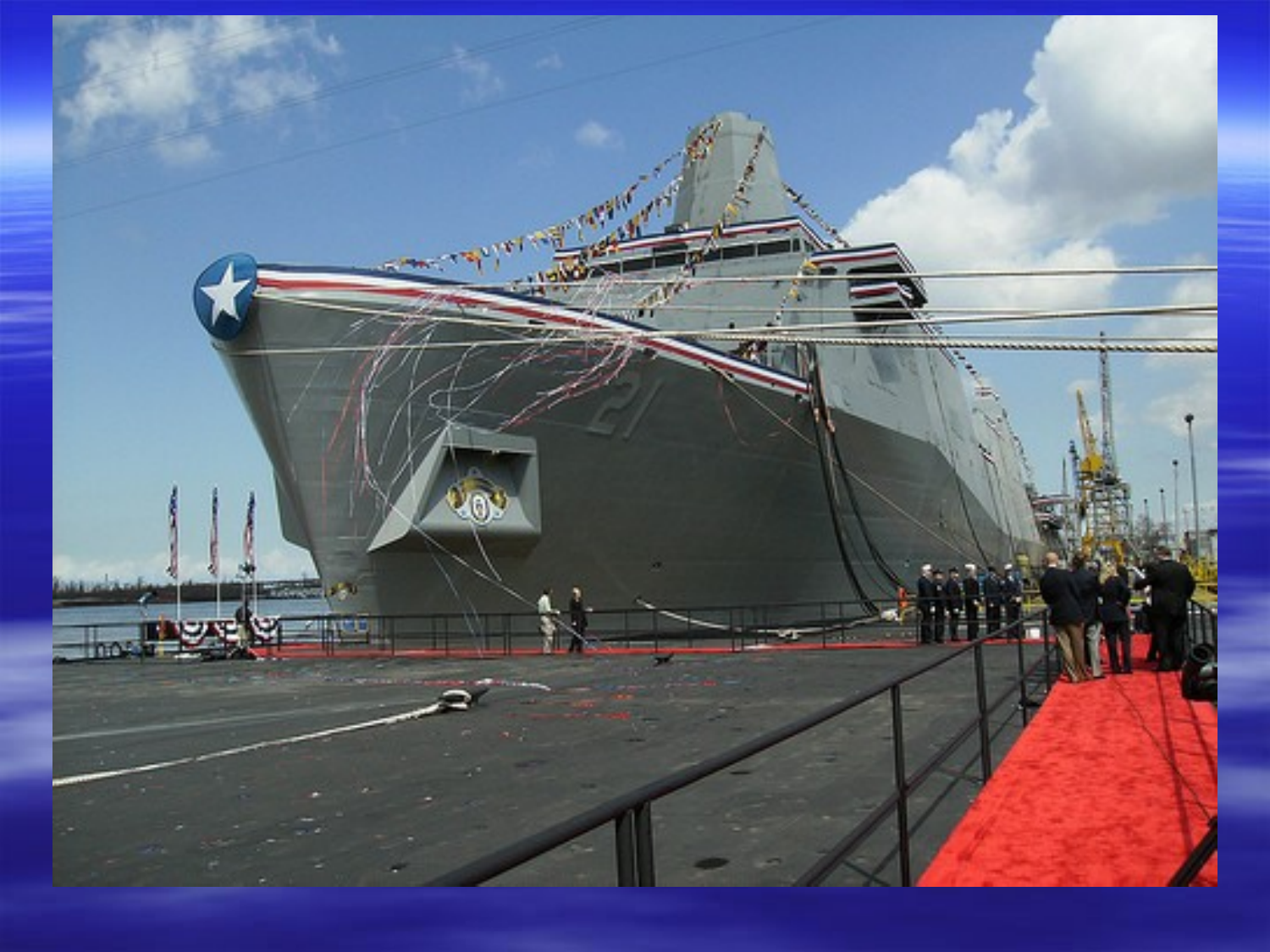![](_page_20_Picture_0.jpeg)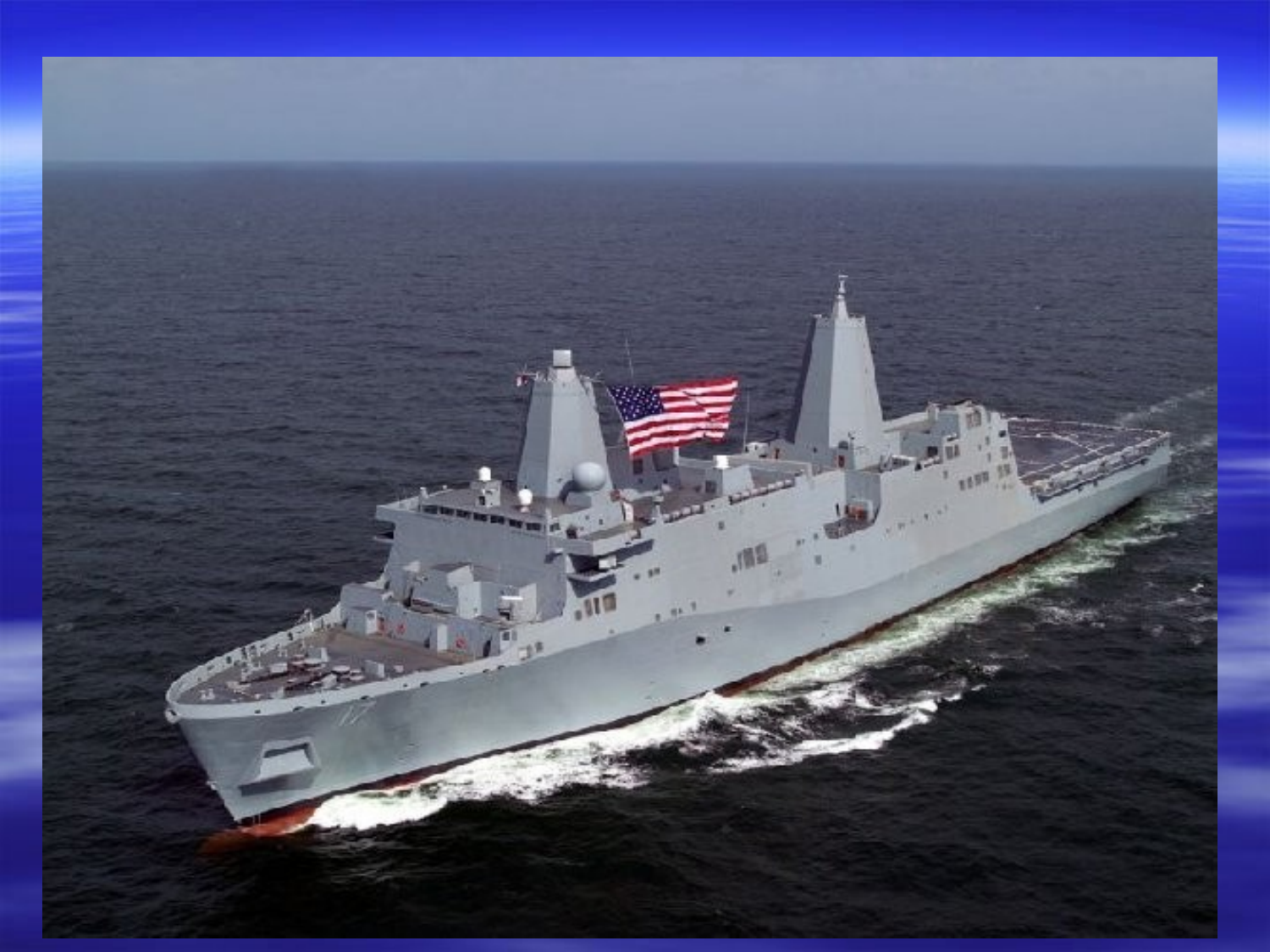## *SHE IS;*

*the USS New York, made from the World Trade Center!*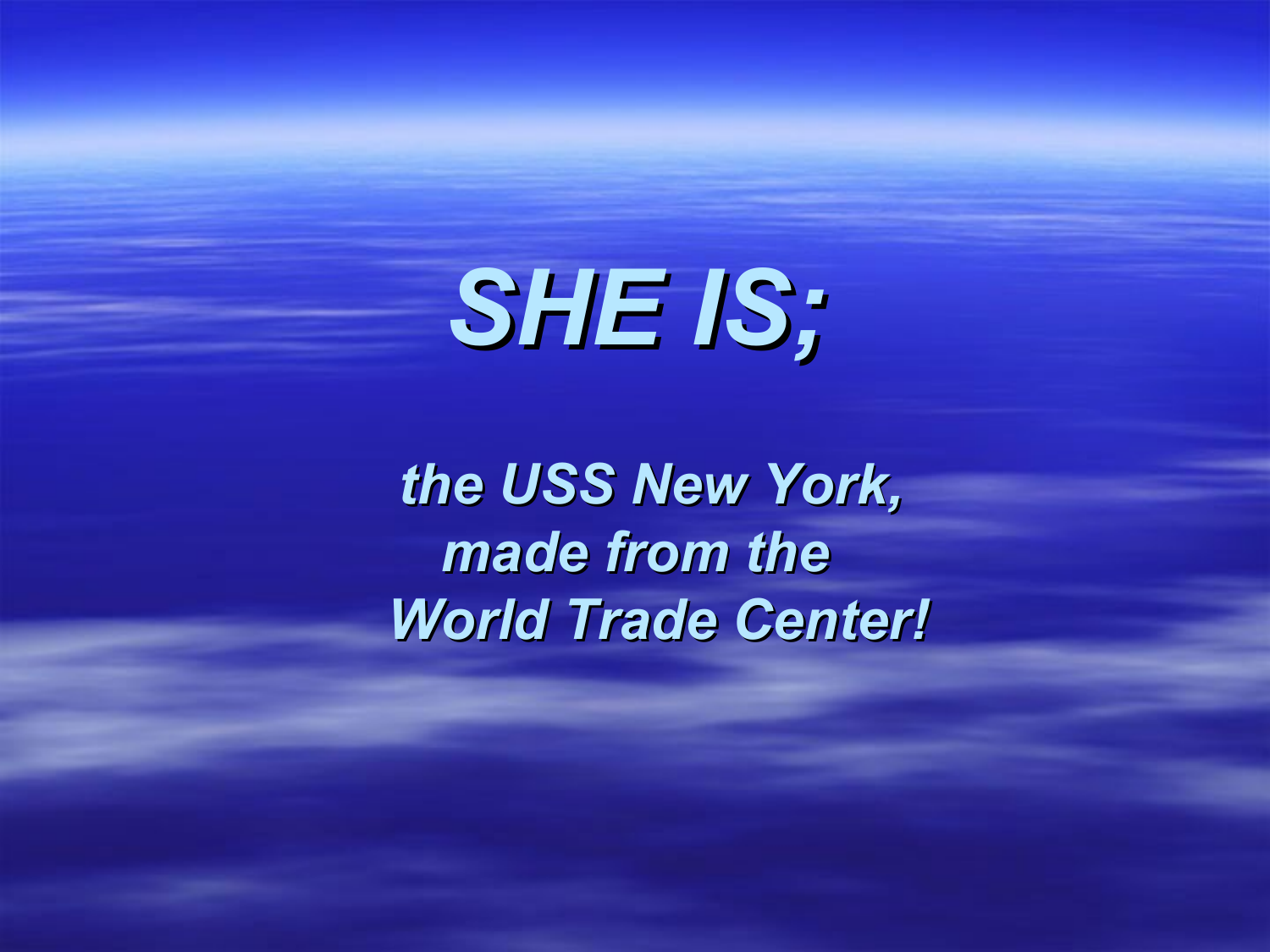![](_page_22_Picture_0.jpeg)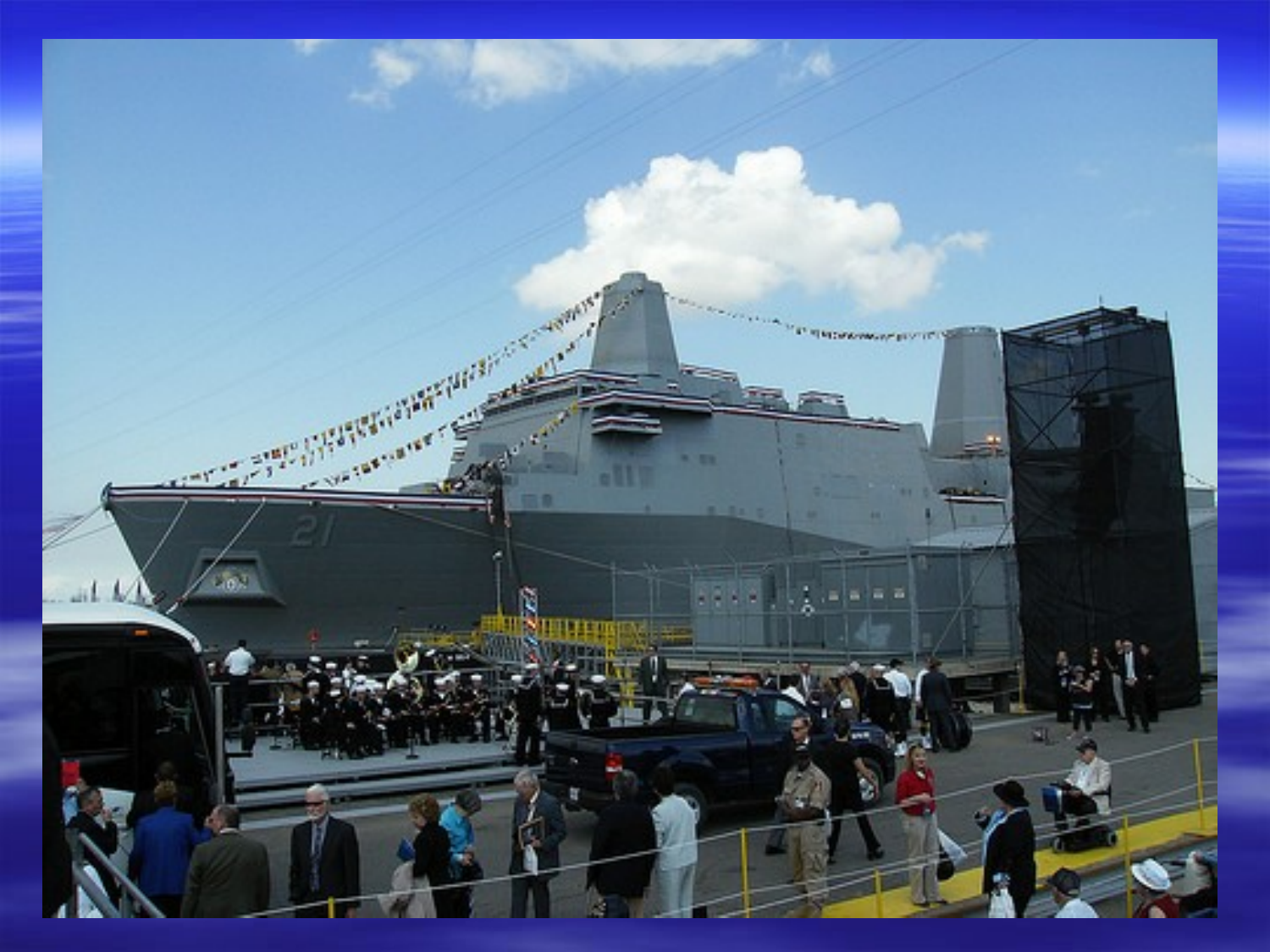*USS New York... It was built with 24 tons of*  scrap steel from the *World Trade Center .* 

*It is the fifth in a new class of warship designed for missions that include special operations against terrorists. It will carry a crew of 360 sailors and 700 combat-ready Marines to be delivered ashore by helicopters and assault craft.*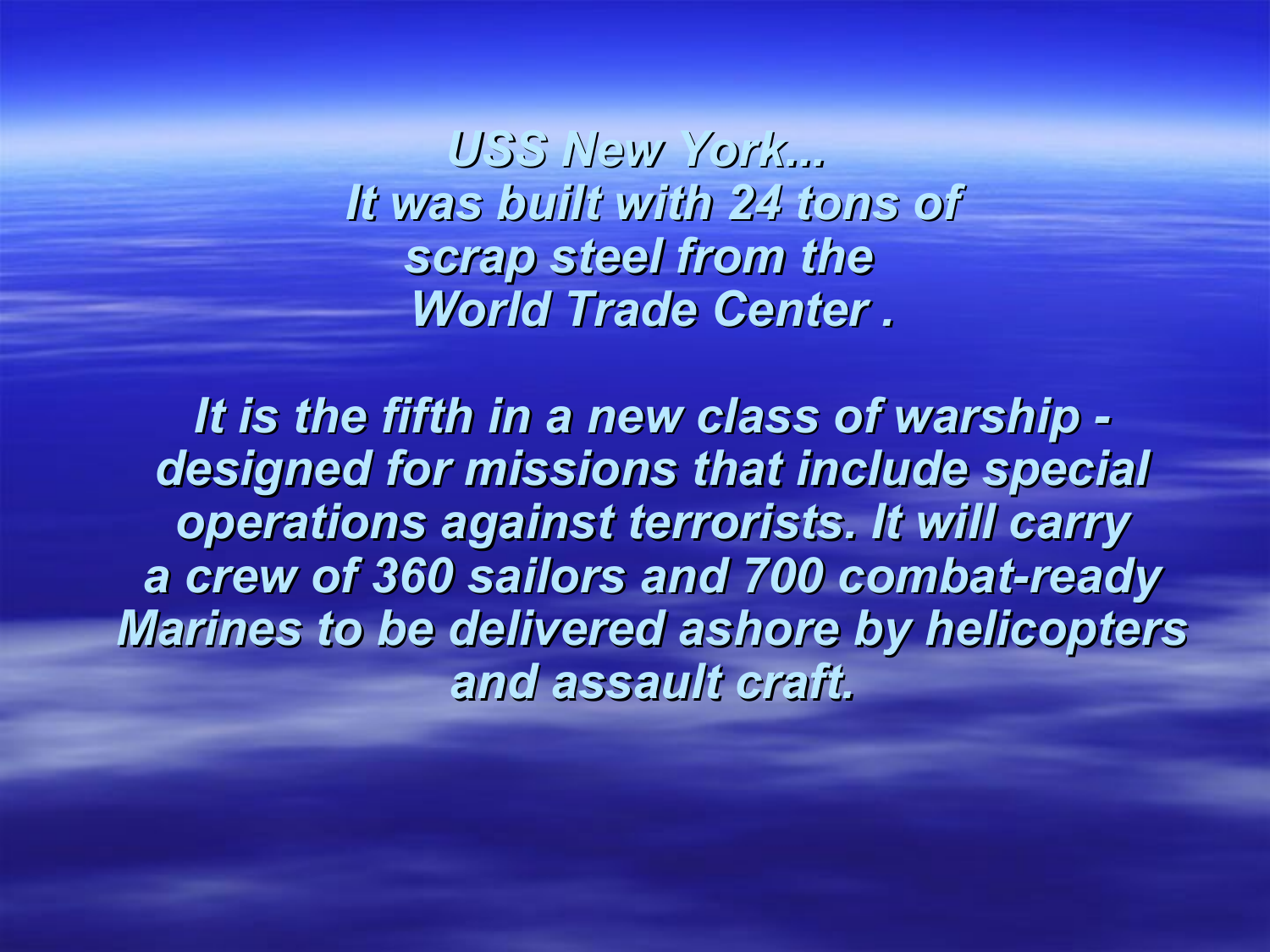*Steel from the World Trade Center was melted down in a foundry in Amite , LA to cast the ship's bow section. When it was poured into the molds on Sept 9, 2003, 'those big rough steelworkers treated it with total reverence,' recalled Navy Capt. Kevin Wensing, who was there.*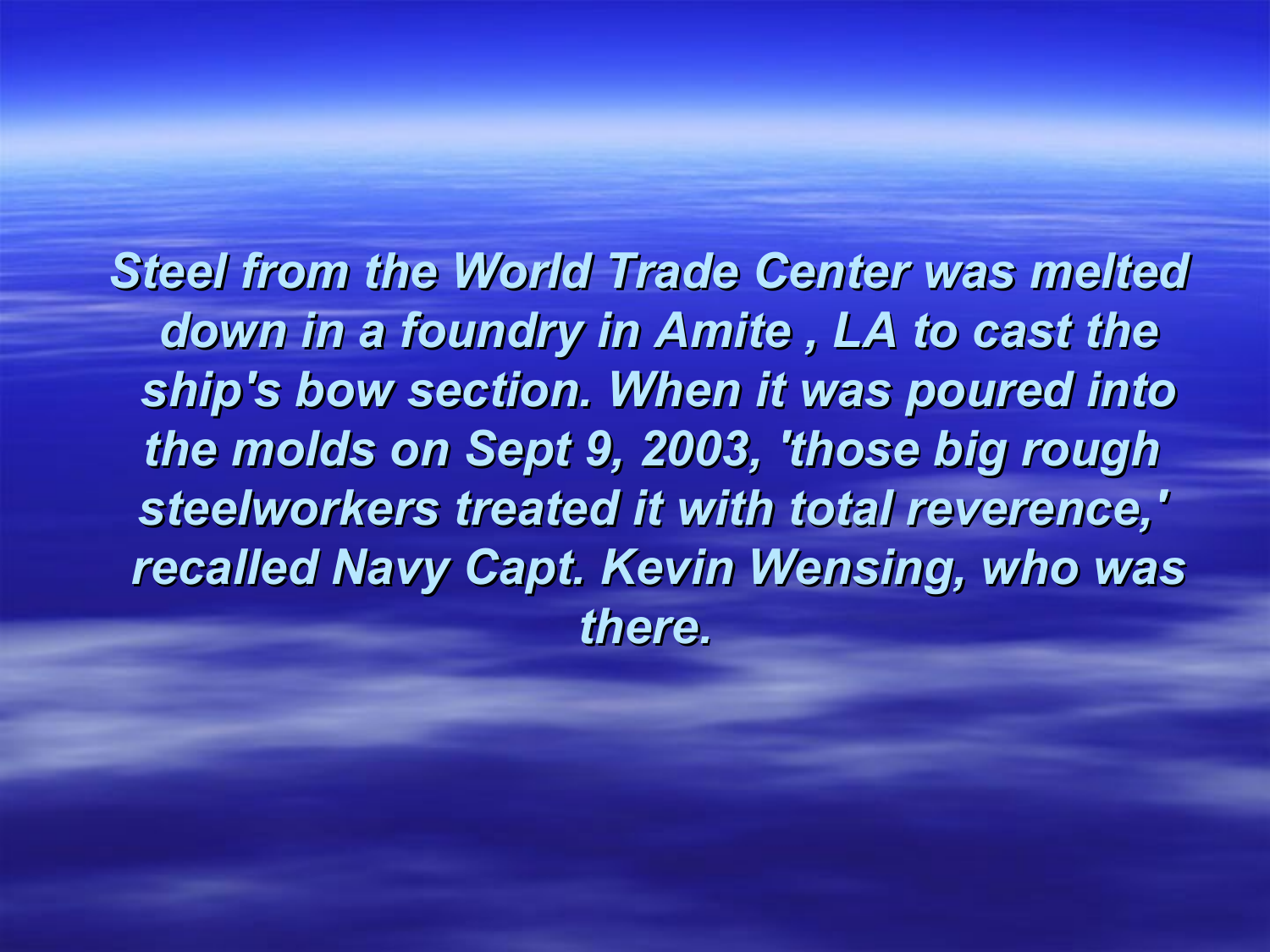*'It was a spiritual moment for everybody there.'* 

*Junior Chavers, foundry operations manager, said that when the trade center steel first arrived, he touched it with his hand and the 'hair on my neck stood up.' 'It had a big meaning to it for all of us,' he said. 'They knocked us down. They can't keep us down. We're going to be back.'* 

> *The ship's motto? 'Never Forget'*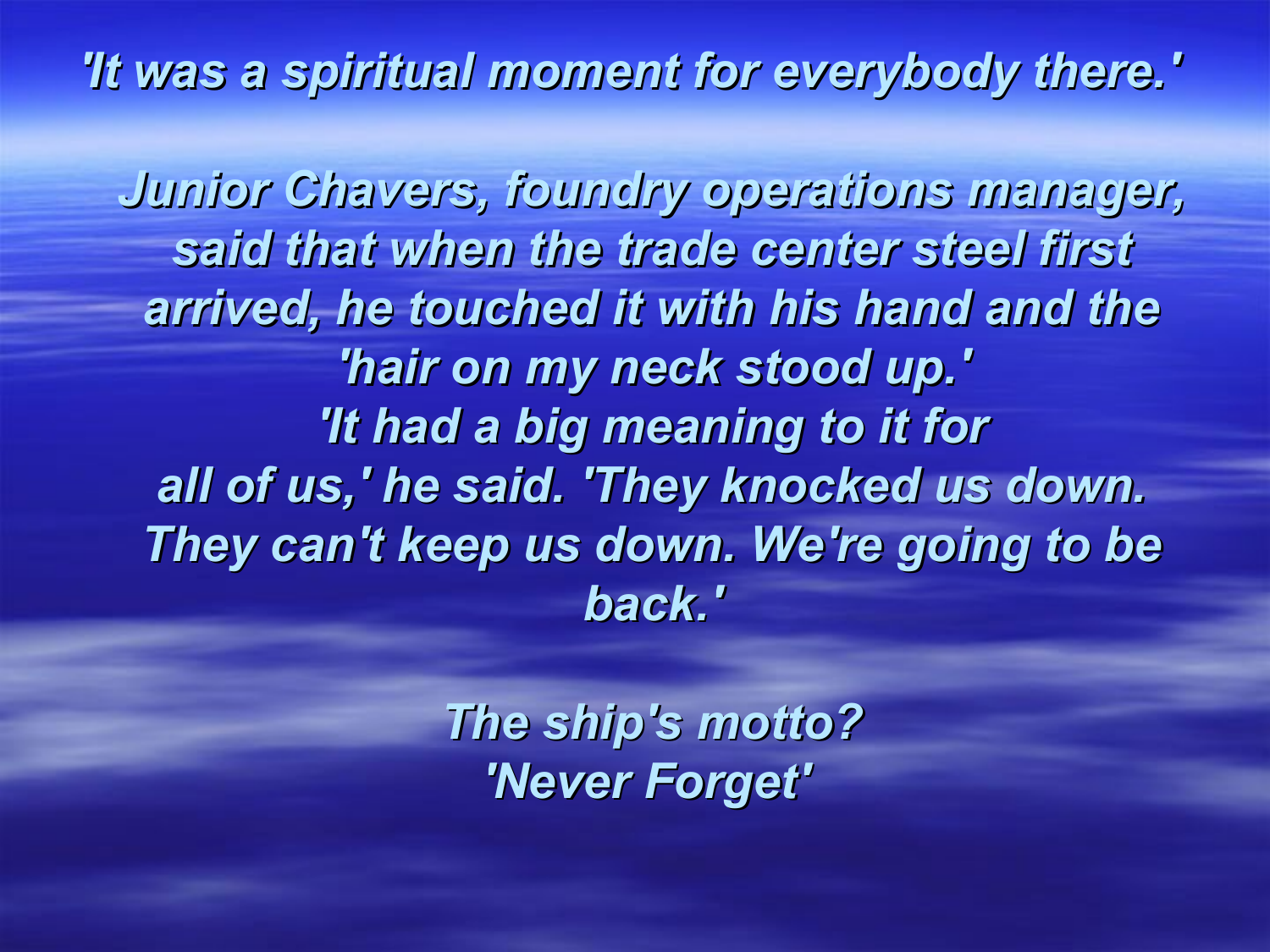![](_page_26_Picture_0.jpeg)